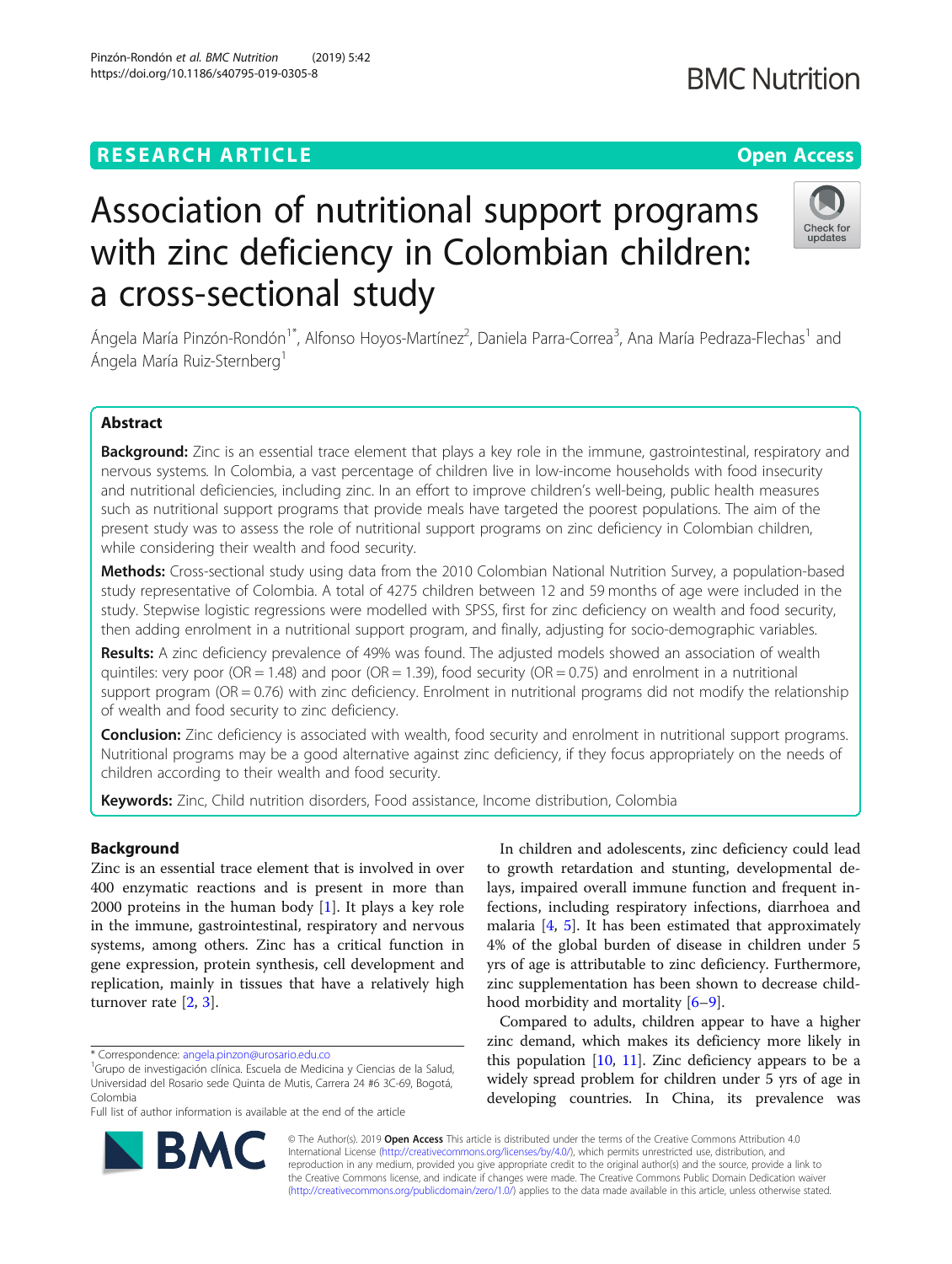estimated to be between 42 and 49%, which is similar to what has been reported in India [43.8%] and Colombia [43.3%] [[12](#page-5-0), [13,](#page-5-0) [15](#page-5-0)]. In Colombia, a two-fold increase from 20% in 2005 to 43.3% in 2010 has been reported [[14](#page-5-0), [15](#page-5-0)]. Although the burden of zinc deficiency was thought to be a health problem primarily in developing countries, in industrialized nations such as the United States, prevalence is as high as those seen in developing countries have been reported in underserved paediatric populations [\[16\]](#page-5-0).

In Colombia, a vast number of children are exposed to poverty and food insecurity and to an environment that contributes to the incidence of a variety of nutritional problems, including zinc deficiency [\[17](#page-5-0), [18](#page-5-0)]. In an effort to address this situation, the Colombian government has established several subsidized nutritional support programs for children [[19\]](#page-5-0), some of them are nationwide under the direction of the Colombian Institute of Family Wealthier (ICBF, from its initials in Spanish), and regionally there are also nutritional programs targeting children with low socioeconomical status. The national and regional programs include a nutritional supplement (Bienestarina), which provides 50% of the zinc daily recommended intake for this age group (1.5 mgs of zinc) [[20,](#page-5-0) [21\]](#page-5-0).

This study aims to study the role of nutritional support programs on zinc deficiency in Colombian underfive children while accounting for their wealth and food security.

#### Methods

A descriptive, cross-sectional study with multivariate analysis, using data from the 2010 Colombian National Nutritional Survey (ENSIN, from its initials in Spanish), was designed.

#### Data and sample

ENSIN 2010 was a joint effort of Colombian governmental and non-governmental organizations, which was supported by the United Nation's World Food Program and the Pan-American Health Organization. The survey was applied to a nationally representative sample of 50, 670 urban and rural households, which represent more than 99% of the Colombian population [[15](#page-5-0)].

For this study, the initial sample included 4498 children, which comprised children from 12 to 59 months of age, who were included in the ENSIN. For the analysis, children with more than 10% of information missing in the survey ( $n = 223$ ) were excluded from the analysis, for a final sample of 4275.

#### Outcome measure

Trained bacteriologists went to the children's houses, after signing an informed consent; they applied the surveys to the parents and collected the blood samples from

the children, between 6 and 9 mL, by venepuncture of the median cubital vein. ENSIN determined the zinc levels using atomic absorption spectrophotometry (AA6300 Shimadzu) following the Colombian National Institute of Health standardized protocols [\[15](#page-5-0)]. For the purpose of the present study, zinc deficiency was recoded as a dichotomous variable, for which a serum level of less than 65 μg/dl on a non-fasting serum sample was deemed to be a deficient serum level (zinc deficiency,  $1 = Yes$  and  $0 = No$ ).

#### Independent variables

1) Self-reported information of enrolment in any nutritional support program, whether regional or national wide. This variable shows if a child is a beneficiary of a subsidized nutritional support program that provides at least one meal a day (one = Yes and  $0 = No$ ). 2) The wealth of the child's household. This measure was created by the World Bank and Macro International to systematically determine a household's relative economic status [\[19\]](#page-5-0). It gives each household a score based on a principal component analysis of the income, availability and quality of utilities, number of rooms, dwelling materials, type of cooking fuel, and availability of durable consumer goods. For the analysis, it was divided into quintiles (very rich, rich, average, poor and very poor). 3) Food security, which was assessed using the 2009 Latin-American and Caribbean household food security scale (ECLA), which is a validated scale based on household experiences [\[22\]](#page-5-0). For the analysis, food security was coded as a dichotomous variable  $(1 = \text{Secure and } 0 = \text{Insecure}).$ 

#### Control variables

The following control variables were included: ethnicity (recoded as a dummy variable, namely, Majority, Native-Colombian, Afro-Colombians and others), health coverage (1 = Yes and  $0 = No$ ), age in years, sex (1 = Girls and  $0 = Boys$ ), body mass index (BMI), maternal education level (recoded as a dummy variable, namely, Lack of education, Elementary, High school and Superior education), and area of residence  $(1 = Urban and 0 = Rural)$ .

The serum vitamin A, ferritin, haemoglobin and C-reactive protein (CRP) levels and the weight and health status were included in the initial analysis but excluded from the final analysis because they failed to show any association.

#### Data analysis

SPSS 22.0 (IBM) was used for the data processing. Initially, descriptive statistics were obtained, and logistic bivariate regressions were estimated for zinc deficiency on wealth, food security and enrolment in a nutritional support program. Finally, stepwise logistic multivariate regressions of zinc deficiency were performed. In the first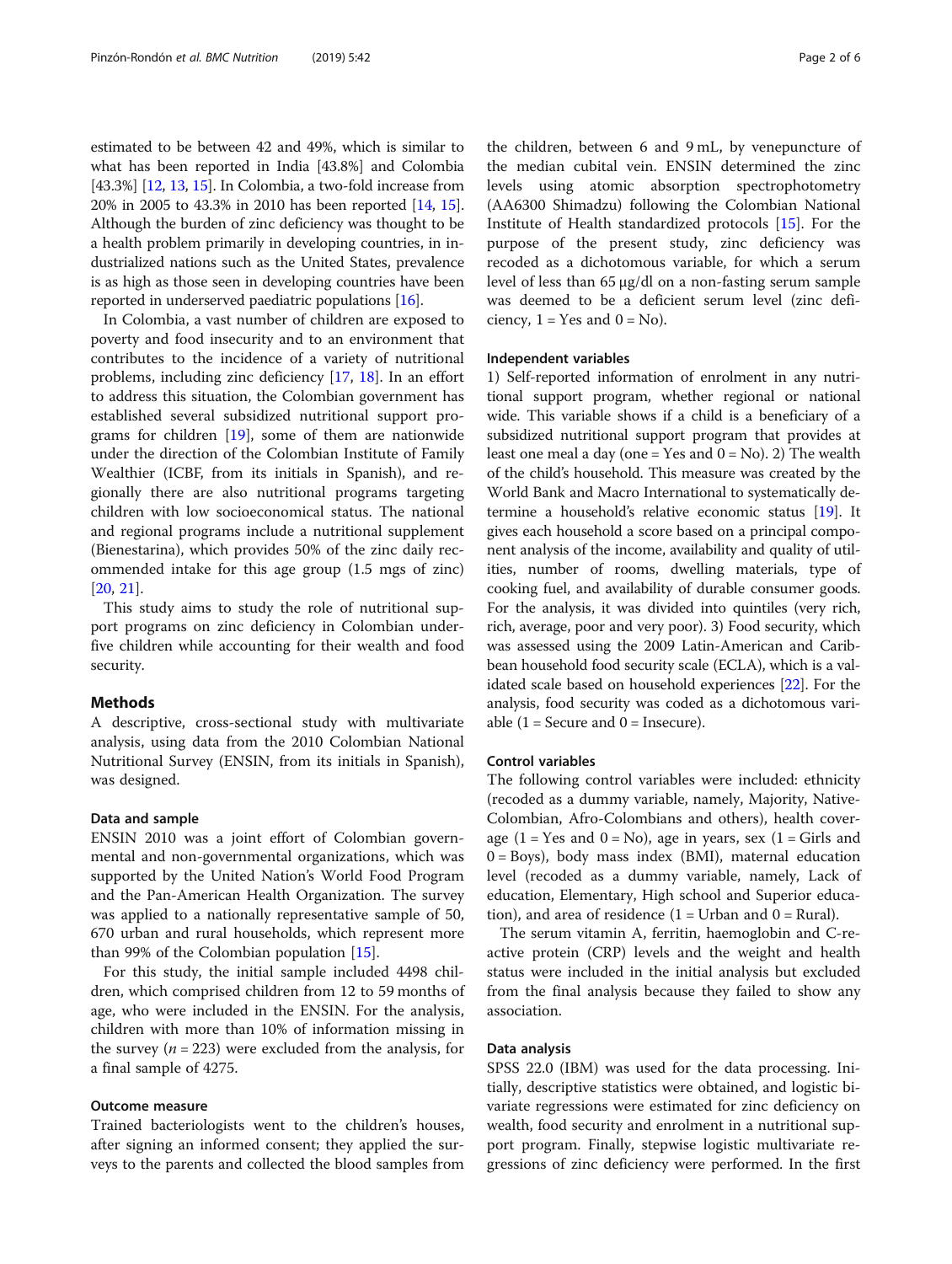models, wealth and food security were included, then enrolment in a nutritional support program was added, and finally, a complete model was computed by adjusting the previous models by all of the control variables.

Moderator analyses to find the possible effects of enrolment in nutritional programs on the associations of wealth and food security with zinc deficiency were conducted by multiplying the variables and introducing the terms into the regression models.

## **Results**

## Descriptive statistics

The final sample included a total of 4275 children with a mean age of 2.66 years (SD =  $\pm$ 1.09). Approximately half (49%) of the studied population had deficient serum zinc levels. A large percentage of the children (41.7%) belonged to the very poor category of the wealth quintiles, and most of the children (61.6%) attended a nutritional support program. Only 3.3% of the mothers lacked any form of formal education (see Table 1).

Bivariate regressions showed that enrolment in a nutritional support program (OR =  $0.75$ ), being poor (OR = 1.35) or being very poor  $(OR = 1.45)$  and having food security  $(OR = 0.65)$  were associated with zinc deficiency (see Table [2](#page-3-0)).

The multivariate analysis later revealed that even after adjusting for all of the control variables, the associations between enrolment in a nutritional support program  $(OR = 0.76)$ , being poor  $(OR = 1.39)$ , being very poor  $(OR = 1.48)$ , or having food security  $(OR = 0.75)$  and zinc deficiency persisted. Additionally, an association between zinc deficiency and access to health services was found  $(OR = 0.87)$  (see Table [3](#page-3-0)). Finally, no moderating effects of enrolment in nutritional programs on the association of wealth or food security with zinc deficiency were seen.

### **Discussion**

In this study, we found that zinc deficiency is associated with wealth, food security and enrolment in nutritional support programs. Alarmingly, almost half of the children under 5 yrs of age suffered from zinc deficiency in Colombia. This finding is comparable to what has been reported in other developing countries and underserved populations around the globe [\[12](#page-5-0), [13,](#page-5-0) [15\]](#page-5-0). Considering the important role that zinc deficiency has on child morbidity and mortality, these results not only are worrisome but also highlight how zinc deficiency is a major public health problem in this population.

The negative association of enrolment in nutritional programs and zinc deficiency leads to the assumption that national programs to ensure child nutrition are probably protecting the children from further zinc

| Variable                                  | Total, n          | %    |
|-------------------------------------------|-------------------|------|
|                                           | 4275              |      |
| Enrollment in nutritional support program |                   |      |
| Yes                                       | 948               | 22.1 |
| <b>No</b>                                 | 3327              | 77.8 |
| Wealth                                    |                   |      |
| Very rich                                 | 202               | 4.7  |
| Rich                                      | 483               | 11.3 |
| Average                                   | 735               | 17.2 |
| Poor                                      | 1077              | 25.2 |
| Very poor                                 | 1778              | 41.6 |
| Food security                             |                   |      |
| Yes                                       | 1260              | 29.4 |
| No                                        | 3015              | 70.6 |
| Ethnicity                                 |                   |      |
| Majority                                  | 3142              | 73.5 |
| Native Colombians                         | 549               | 12.8 |
| Afro Colombians                           | 543               | 12.7 |
| Others                                    | 41                | 1.0  |
| Health coverage                           |                   |      |
| Yes                                       | 3634              | 85.1 |
| No                                        | 641               | 14.9 |
| Age (years)                               | $2.66 \pm 1.09$   |      |
| Sex                                       |                   |      |
| Male                                      | 2274              | 53.2 |
| Female                                    | 2001              | 46.8 |
| Body mass index                           | $0.95 \pm 7.50$   |      |
| Maternal education level                  |                   |      |
| Lack of education                         | 151               | 3.5  |
| Elementary                                | 1465              | 34.3 |
| High school                               | 2134              | 49.9 |
| Superior                                  | 525               | 12.3 |
| Area                                      |                   |      |
| Urban                                     | 2593              | 60.7 |
| Rural                                     | 1682              | 39.3 |
| Hemoglobin level (µg/dL)                  | $12.87 \pm 1.51$  |      |
| Ferritin level (µg/dL)                    | $33.01 \pm 30.50$ |      |
| Vitamin Alevel (µg/dL)                    | $25.84 \pm 8.86$  |      |
| C reactive protein level (µg/dL)          | $0.41 \pm 1.07$   |      |

SD, standard deviation

deficiency and its catastrophic sequelae. Similar results have been found by other studies conducted in different countries, such as Mexico and Thailand, where programs that provide children with meals or fortified nutritional supplements showed a positive impact on serum zinc levels. [\[23,](#page-5-0) [24\]](#page-5-0)

#### Table 1 Descriptive statistics of studied variables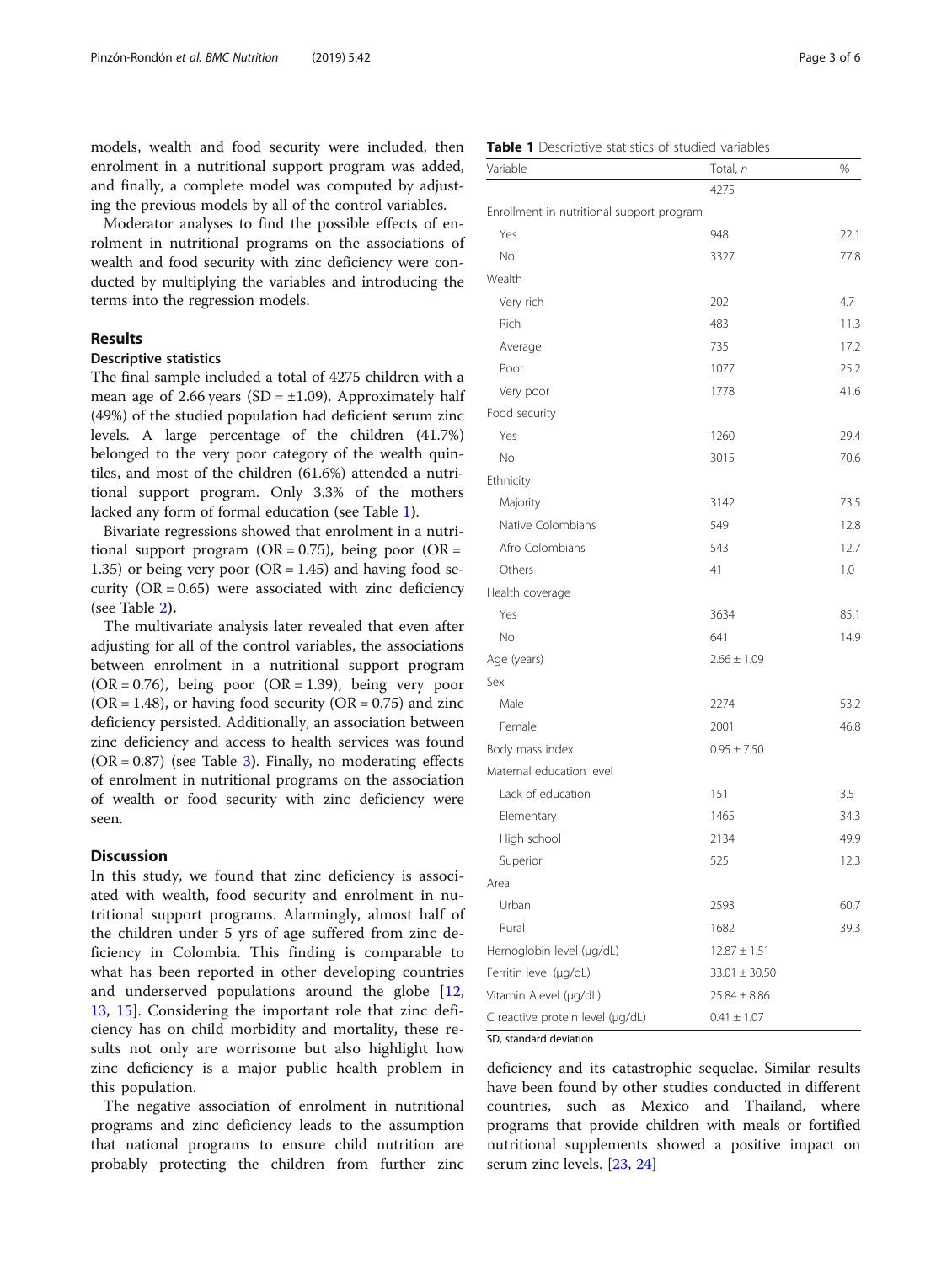<span id="page-3-0"></span>

| Variables                                  | Exp   | Exp(B) 95% C.I.    |          |  |  |  |
|--------------------------------------------|-------|--------------------|----------|--|--|--|
|                                            | (B)   | Inferior           | Superior |  |  |  |
| Enrollment in nutritional support programs | 0,757 | 0,655              | 0.876    |  |  |  |
| Wealth                                     |       |                    |          |  |  |  |
| Very rich                                  |       | Reference category |          |  |  |  |
| Rich                                       | 0.862 | 0,618              | 1202     |  |  |  |
| Average                                    | 1033  | 0,754              | 1413     |  |  |  |
| Poor                                       | 1352  | 1005               | 1,83     |  |  |  |
| Very poor                                  | 1453  | 1084               | 1948     |  |  |  |
| Food security                              | 0,651 | 0,530              | 0,800    |  |  |  |
| $P$ value $\geq 0.05*$                     |       |                    |          |  |  |  |

As expected, children developing under adverse conditions, such as poverty and nutritional insecurity, have increased risk for suffering of zinc deficiency. It thus follows that if a child is not able to adequately suffice his alimentary demands, he or she will likely

Table 3 Multivariate analysis adjusting for the control variables

develop nutritional problems, such as zinc deficiency [[25\]](#page-5-0). An additional factor of dietary inadequacy in developing countries could be the prevalence of diets that tend to be plant-based, high in dietary fibre and phytic acid, and poor in animal protein, all of which limit zinc's bioavailability [[26](#page-5-0)–[28\]](#page-5-0).

Considering the evidence that has been provided, it is unsettling that such a large gap exists between the children who can access nutritional programs [22%) and those who are food insecure (71%). Further, the lack of moderation that the nutritional support programs exert over the association of zinc deficiency with poverty or food security suggests that the coverage is probably insufficient in these programs, as suggested by the fact that only 61.6% of the poorest population in this study was covered by the subsidy programs. Based on these results, efforts should be made to strengthen and expand the existing policies and to implement new ones that focus on these three areas to effectively reduce the zinc deficiency [[29\]](#page-5-0).

| Variables                                 | Model 1 |                    |          | Model 2 |        |                 |          | Model 3          |        |                 |          |        |
|-------------------------------------------|---------|--------------------|----------|---------|--------|-----------------|----------|------------------|--------|-----------------|----------|--------|
|                                           | Exp(B)  | EXP(B) 95% C.I.    |          |         | Exp(B) | EXP(B) 95% C.I. |          |                  | Exp(B) | EXP(B) 95% C.I. |          |        |
|                                           |         | Inferior           | Superior |         |        | Inferior        | Superior |                  |        | Inferior        | Superior |        |
| Enrollment in nutritional support program |         |                    |          |         | 0,753  | 0,645           | 0,879    | $\divideontimes$ | 0,764  | 0,653           | 0,895    |        |
| Wealth                                    |         |                    |          |         |        |                 |          |                  |        |                 |          |        |
| Very rich                                 |         | Reference category |          |         |        |                 |          |                  |        |                 |          |        |
| Rich                                      | 0,862   | 0,618              | 1203     |         | 0,887  | 0,635           | 1237     |                  | 0,887  | 0,634           | 1241     |        |
| Average                                   | 1027    | 0,750              | 1407     |         | 1083   | 0,790           | 1485     |                  | 1086   | 0,789           | 1497     |        |
| Poor                                      | 1336    | 1001               | 1810     | $\ast$  | 1423   | 1048            | 1930     | $\ast$           | 1397   | 1014            | 1925     | $\ast$ |
| Very poor                                 | 1422    | 1060               | 1908     | $\ast$  | 1534   | 1140            | 2064     | $\ast$           | 1483   | 1067            | 2062     | $\ast$ |
| Food security                             | 0,678   | 0,551              | 0,834    | $\ast$  | 0,764  | 0,615           | 0,950    | $\ast$           | 0,751  | 0,604           | 0,935    | $\ast$ |
| Ethnicity                                 |         |                    |          |         |        |                 |          |                  |        |                 |          |        |
| Majority                                  |         | Reference category |          |         |        |                 |          |                  |        |                 |          |        |
| Indigene                                  |         |                    |          |         |        |                 |          |                  | 1182   | 0,966           | 1448     |        |
| African descent                           |         |                    |          |         |        |                 |          |                  | 0,977  | 0,810           | 1180     |        |
| Others                                    |         |                    |          |         |        |                 |          |                  | 1443   | 0,765           | 2720     |        |
| Health coverage                           |         |                    |          |         |        |                 |          |                  | 0,870  | 0,732           | 0,933    |        |
| Age                                       |         |                    |          |         |        |                 |          |                  | 1018   | 0,962           | 1076     |        |
| Sex                                       |         |                    |          |         |        |                 |          |                  | 0,996  | 0,882           | 1125     |        |
| <b>BMI</b>                                |         |                    |          |         |        |                 |          |                  | 1002   | 0,994           | 1010     |        |
| Education level of the mother             |         |                    |          |         |        |                 |          |                  |        |                 |          |        |
| Superior                                  |         | Reference category |          |         |        |                 |          |                  |        |                 |          |        |
| High School                               |         |                    |          |         |        |                 |          |                  | 1014   | 0,854           | 1203     |        |
| Elementary                                |         |                    |          |         |        |                 |          |                  | 0,904  | 0,746           | 1094     |        |
| Lack of education                         |         |                    |          |         |        |                 |          |                  | 0,855  | 0,585           | 1250     |        |
| Area (Urban)                              |         |                    |          |         |        |                 |          |                  | 0,933  | 0,801           | 1088     |        |

P value  $< 0.05$ <sup>\*</sup>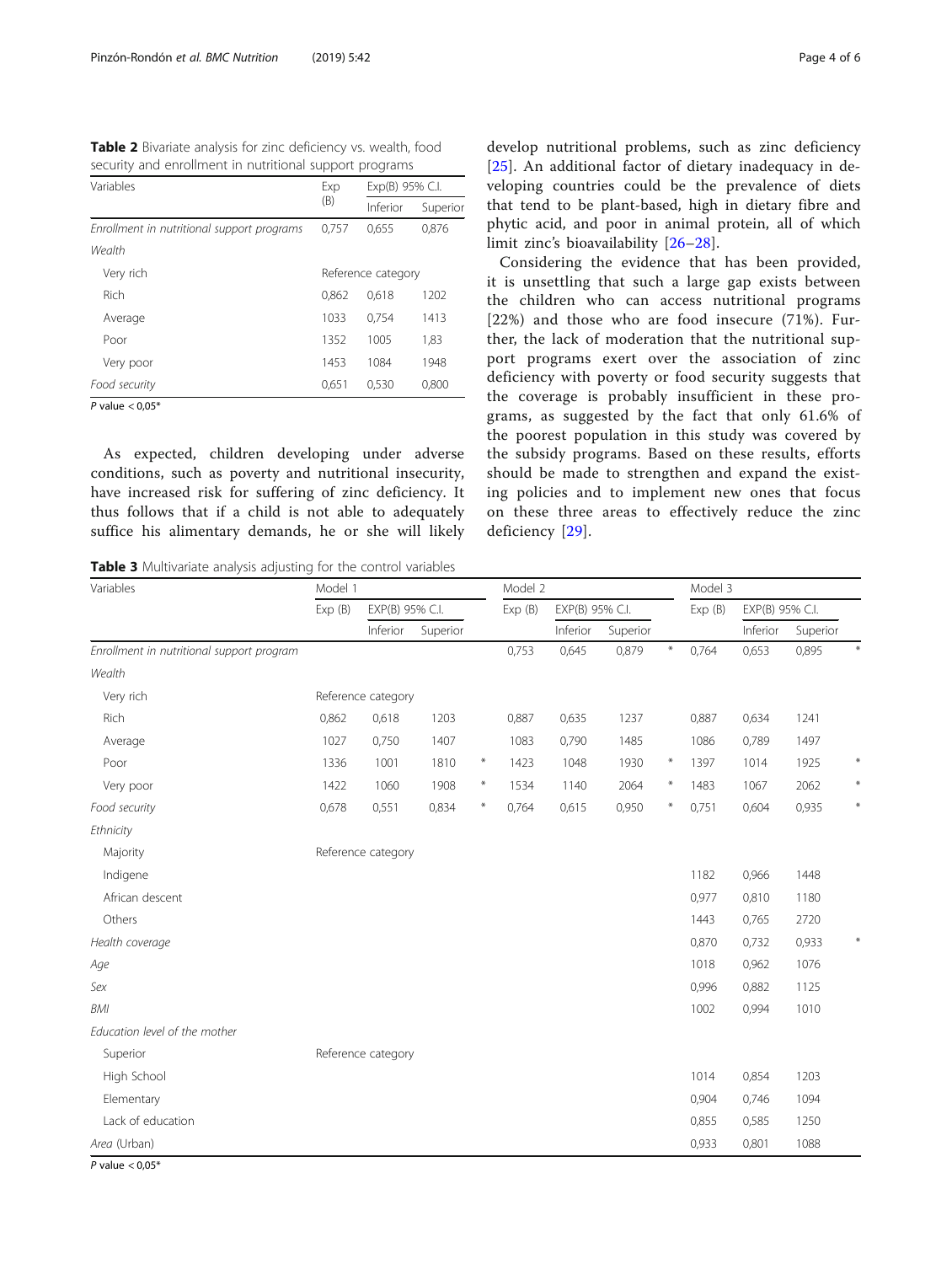<span id="page-4-0"></span>This study shows that poverty and food security are the determinants of zinc deficiency in Colombia. Previous studies have found associations of zinc deficiency and native ethnicity or household location in the Colombian population [[30\]](#page-5-0). However, the full model shown in Table [3](#page-3-0), reveals that the ethnicity and household location lose statistical significance when wealth and food security are included. Hence, it might be reasonable to assume that indigenous and rural populations in Colombia are more likely to be underprivileged and that poverty and food insecurity could be increasing the risk of dietary zinc inadequacy.

As has been widely described in the literature as well as in this study, access to health services is essential for a healthy childhood. Health coverage is a right for every child, regardless of his or her socio-economic background, and every measure directed to grant it should be taken [[31](#page-5-0)].

Despite the great importance of recognizing Zinc deficiency, there is no unequivocal clinical or biochemical evidence of it and even though more than 32 biomarkers for Zinc deficiency had been described, none of them are considered reliable indicators of zinc status [\[32](#page-5-0)]. Zinc serum concentrations are difficult to measure adequately because they can be easily altered by external contamination when taking or processing the sample. However, although serum zinc concentrations are not useful for making individual diagnoses, they have been recommended as an indicator of population zinc status and can be used to assess the impact of supplementation programs at population level [[33](#page-5-0), [34](#page-5-0)].

Some of the strengths of this study are, its populationbased nature and the availability of important socio-economical information such as, food security and household wealth. It is also important to emphasize that the cross-sectional nature of this study does not enable us to infer causality from these associations. Additionally, the independent variables are based on maternal report and therefore are subject to respondent bias. ENSIN failed to provide the exact nutritional supplementation that these children received, however this information was inferred from the national guidelines.

Another consideration is that the study is limited to Colombia. Although the results are likely to extrapolate to other countries with similar cultural and socioeconomic features, it's important to keep in mind the singular characteristics within each country.

#### Conclusion

Zinc deficiency is highly prevalent and a major public health problem in Colombia. It is positively associated with poverty and lack of food security. Subsidized nutritional support programs can alleviate zinc deficiency. To fight this problem, providing nutritional support through structured programs, mainly in areas with high poverty and food insecurity levels, could be an effective measure. All of the parts involved in the policy-making should make all efforts to strengthen and endure policies directed to improve these programs and should grant universal access to health services and reinforce nutritional security in the paediatric population.

#### Abbreviations

BMI: body mass index; CRP: C-reactive protein; ECLA: Latin-American and Caribbean household food security scale; ENSIN: Colombian National Nutritional Survey; ICBF: Colombian Institute of Family Wealthier

#### Acknowledgements

Not applicable.

#### Authors' contributions

AMPR conceived and designed the study. AMPR and AHM drafted the manuscript. AMPR, AHM, DPC, AMPF and, AMRS contributed significantly in the designed the study, performed analysis, interpreted the data and critically reviewed the manuscript. All authors approved and read the final manuscript.

#### Funding

The Universidad del Rosario supported this work. Universidad del Rosario did not have any role in the design of the study, collection, analysis, and interpretation of data or in writing the manuscript.

#### Availability of data and materials

The datasets used and/or analysed during the current study are available from the corresponding author on reasonable request.

#### Ethics approval and consent to participate

A secondary data source was used in this study that had no identifying patient information. The data was formally requested and obtained from the Colombian Institute of Family Welfare. The Universidad del Rosario's institutional review board approved the study on July 31, 2014 (file number 269).

#### Consent for publication

Not applicable.

## Competing interests

The authors declare that they have no competing interests.

#### Author details

<sup>1</sup>Grupo de investigación clínica. Escuela de Medicina y Ciencias de la Salud, Universidad del Rosario sede Quinta de Mutis, Carrera 24 #6 3C-69, Bogotá, Colombia. <sup>2</sup>Department of Medical Education, Nicklaus Children's Hospital Miami, FL, USA. <sup>3</sup>Grupo de Salud Pública. Escuela de Medicina y Ciencias de la Salud, Universidad del Rosario, Bogotá, Colombia.

#### Received: 24 April 2018 Accepted: 6 August 2019 Published online: 21 October 2019

#### References

- Andreini C, Banci L, Bertini I, Rosato A. Counting the zinc-proteins encoded in the human genome. J Proteome Res. 2006;5(1):196–201.
- 2. Dardenne M. Zinc and immune function. Eur J Clin Nutr. 2002;56(Suppl 3): S20–3.
- 3. Black MM. The evidence linking zinc deficiency with children's cognitive and motor functioning. J Nutr. 2003;133(5 Suppl 1):1473S–6S.
- 4. Bailey RL, West KP Jr, Black RE. The epidemiology of global micronutrient deficiencies. Ann Nutr Metab. 66 Suppl 2. Switzerland2015. p:22–33.
- 5. Fischer Walker C, Black RE. Zinc and the risk for infectious disease. Annu Rev Nutr. 2004;24:255–75.
- 6. Lassi ZS, Haider BA, Bhutta ZA. Zinc supplementation for the prevention of pneumonia in children aged 2 months to 59 months. Cochrane Database Syst Rev. (2010, 12):CD005978.